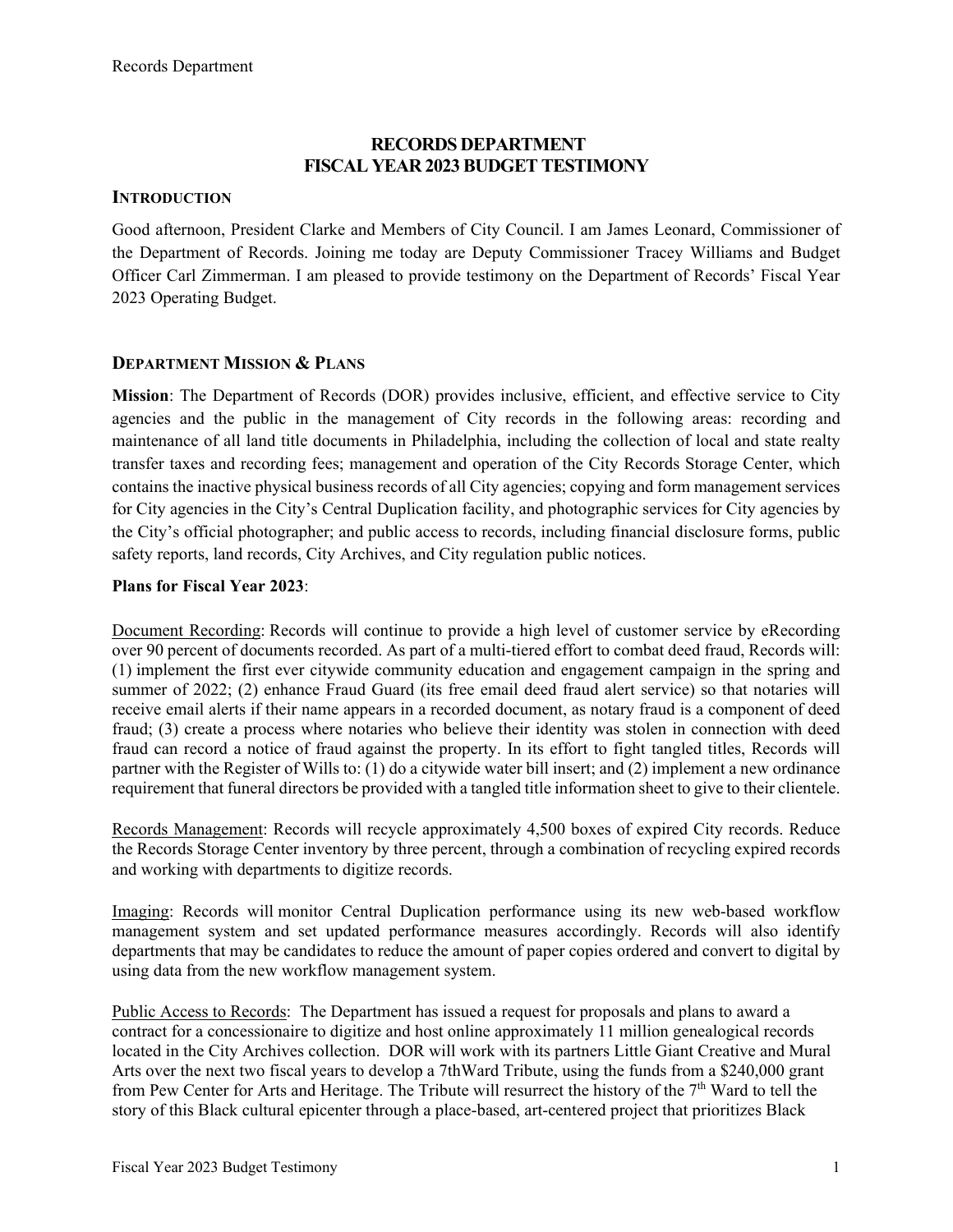artists and historians. Records will expand its City Archives panel discussion series "For the Record: Archives to Action," including virtual events. Lastly, the Department will continue digitizing deeds for availability on its online public web portal. Currently, the online web portal contains deeds from 1974 to the present. The goal in FY22 is to digitize deeds going back to approximately 1972.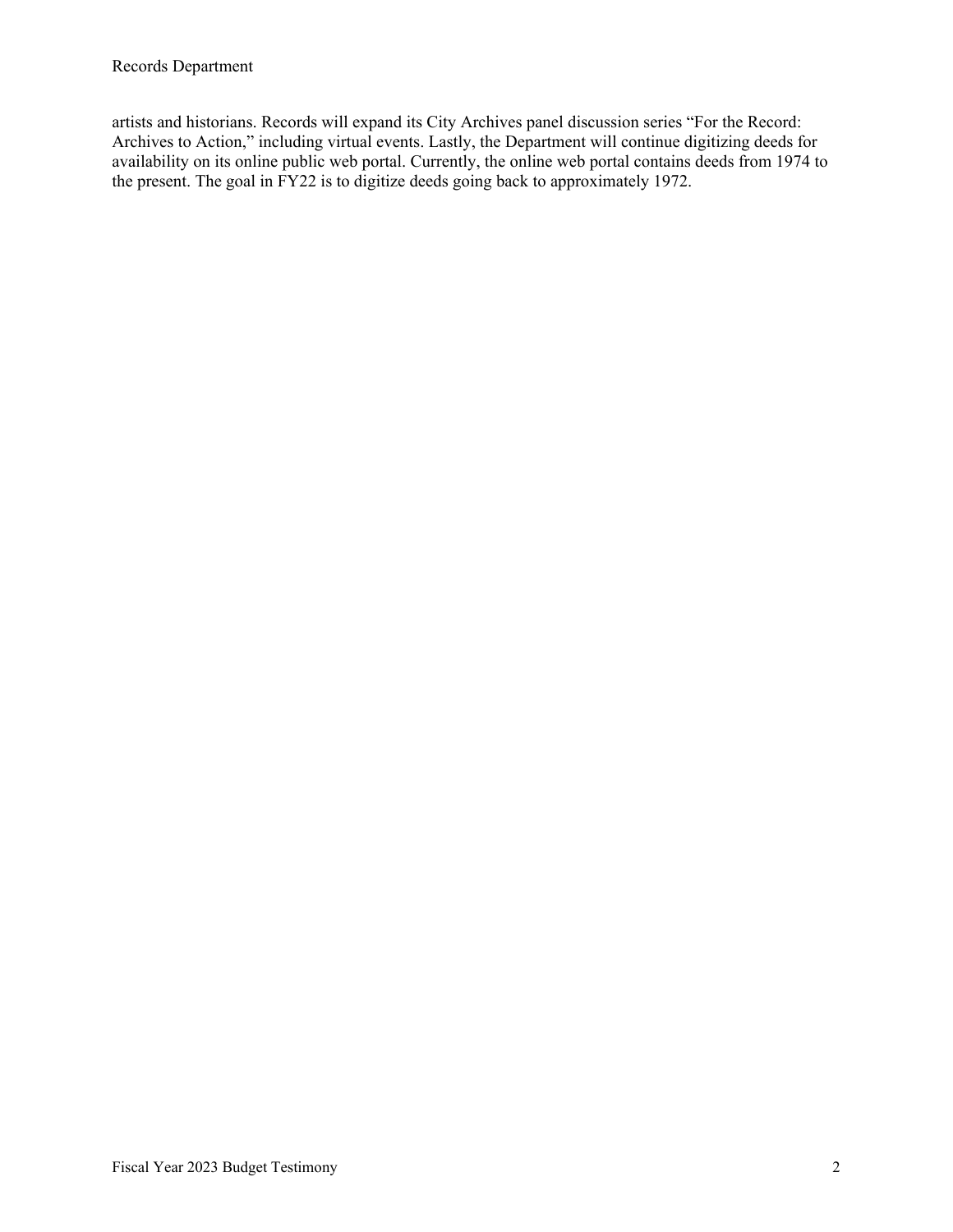## **BUDGET SUMMARY & OTHER BUDGET DRIVERS**

*Please refer to attached FY23 Budget Hearing Summary Charts in section 1: Staff Demographics Summary, section 2; Employment Levels, section 3: Financial Summary by Class, section 6: Participation Rate and Goal.*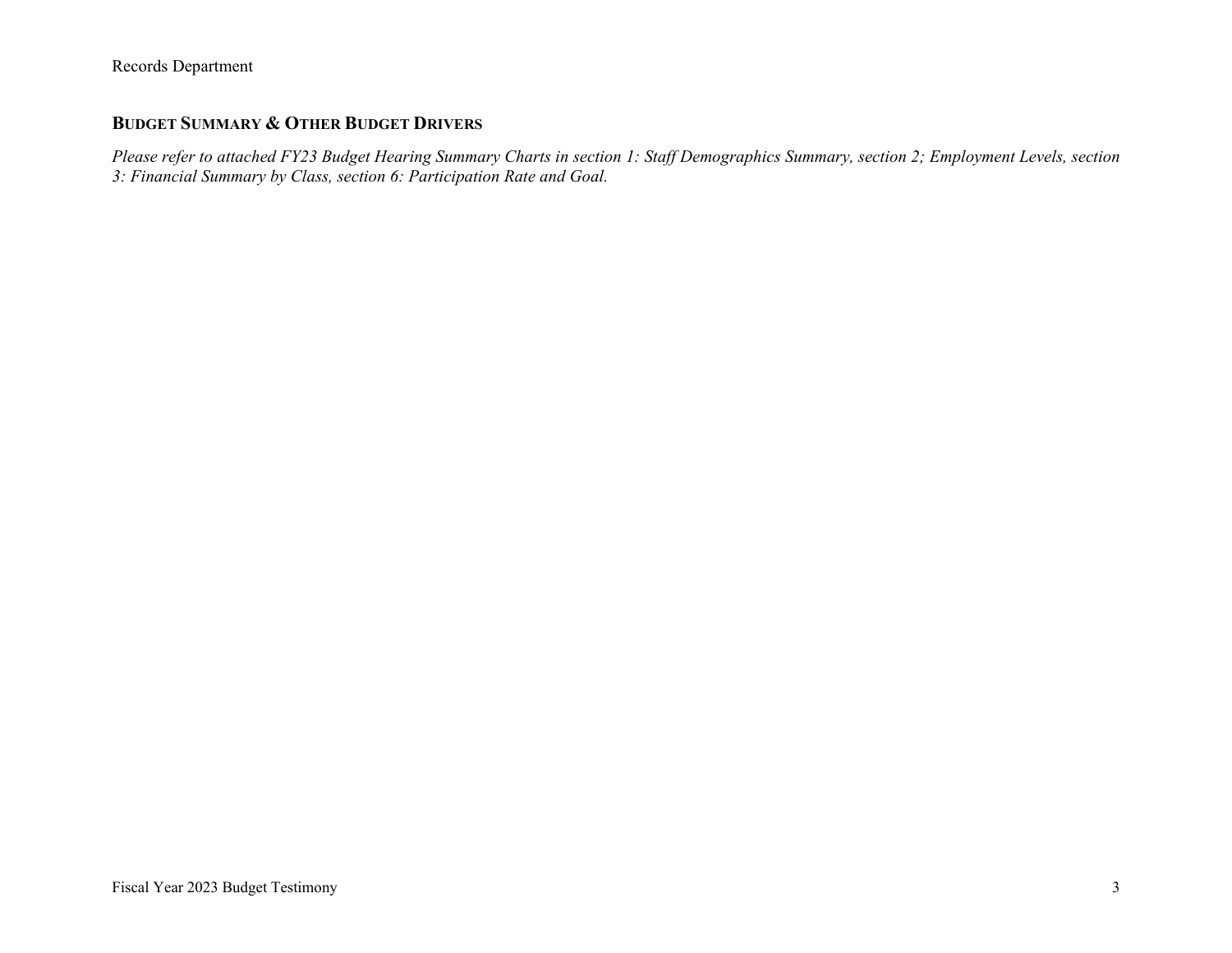## **PROPOSED BUDGET OVERVIEW**

### **Proposed Funding Request**:

The proposed Fiscal Year 2023 General Fund budget totals \$4,267,165, an increase of \$104,672 over Fiscal Year 2022 estimated obligation levels. This increase is primarily due to an increase of six positions to help alleviate document recording backlogs and contractually negotiated wage increases.

The proposed budget includes:

- \$3,364,422 in Class 100, \$104,672 increase over FY22. This funding will provide the department an additional six positions for a total of 60 full-time positions to provide high quality service to the public and other city agencies.
- \$758,985 in Class 200, level with FY22. This funding will continue level services for contracts and maintenance.
- \$143,758 in Class 300/400, level with FY22. This funding will permit the department to purchase the materials, supplies and equipment necessary to provide services to the public and other departments and to maintain internal operations.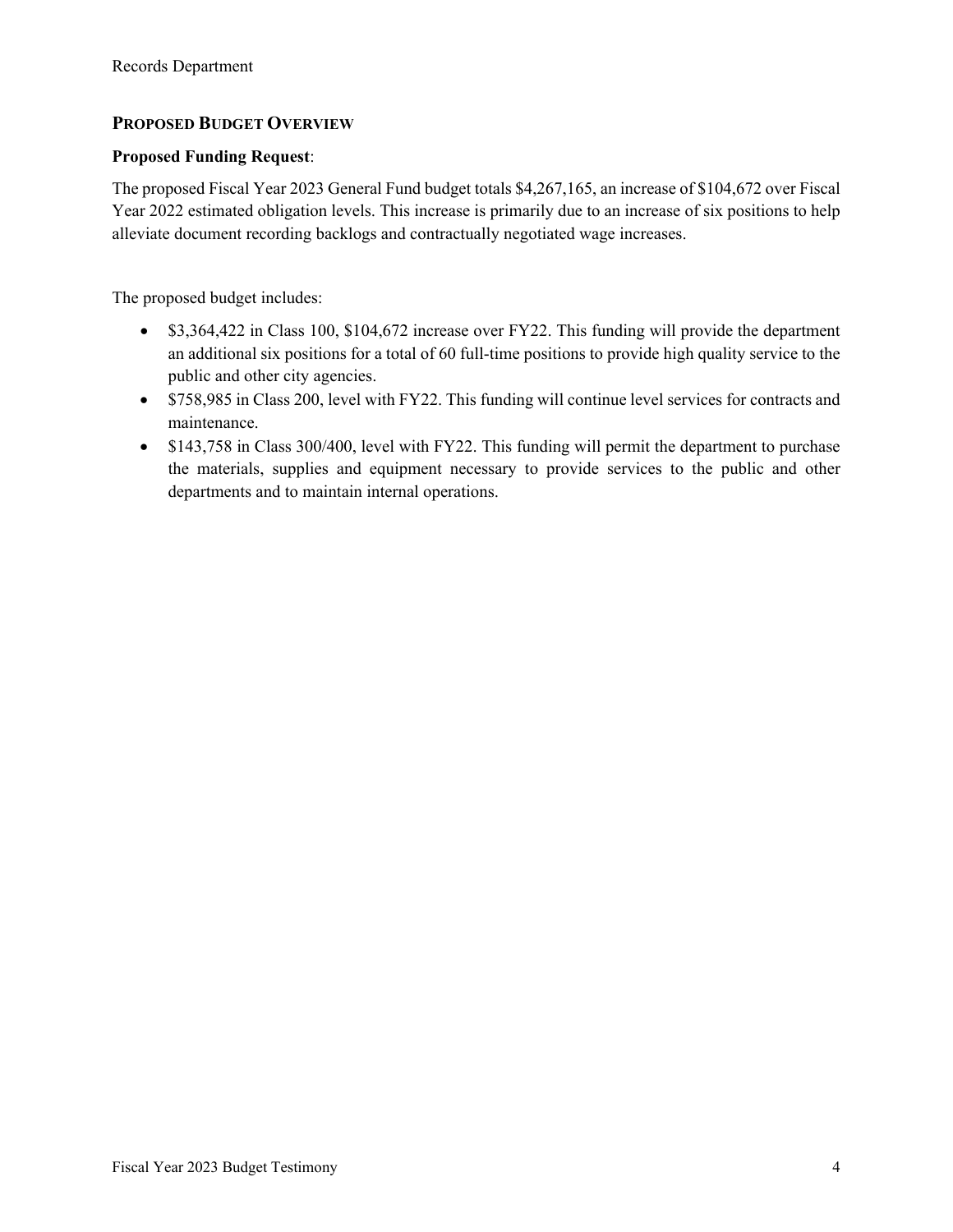## **STAFFING LEVELS**

The department is requesting 60 budgeted positions for FY23, an increase of 6 positions over the 54 positions from FY22.

The increase is attributed to the need to hire more full-time staff in the Document Recording Program to alleviate the significant backlog in document recording and the indexing of documents, and to ensure the long-term stability and efficiency of this operation, which is governed by state law mandates. Recording volumes have increased, combined with challenges from the pandemic, greater than normal staff attrition, and delays in filling vacancies have all resulted in significant backlogs. Given that other strategies to reduce the backlogs, such as trying to hire temporary staff, have not had a significant enough impact, the most prudent course of action is to hire additional staff to ensure the long-term stability and efficiency of this operation.

## **NEW HIRES**

*Please refer to attached FY23 Budget Hearing Summary Charts in section 8: New Hires Information.*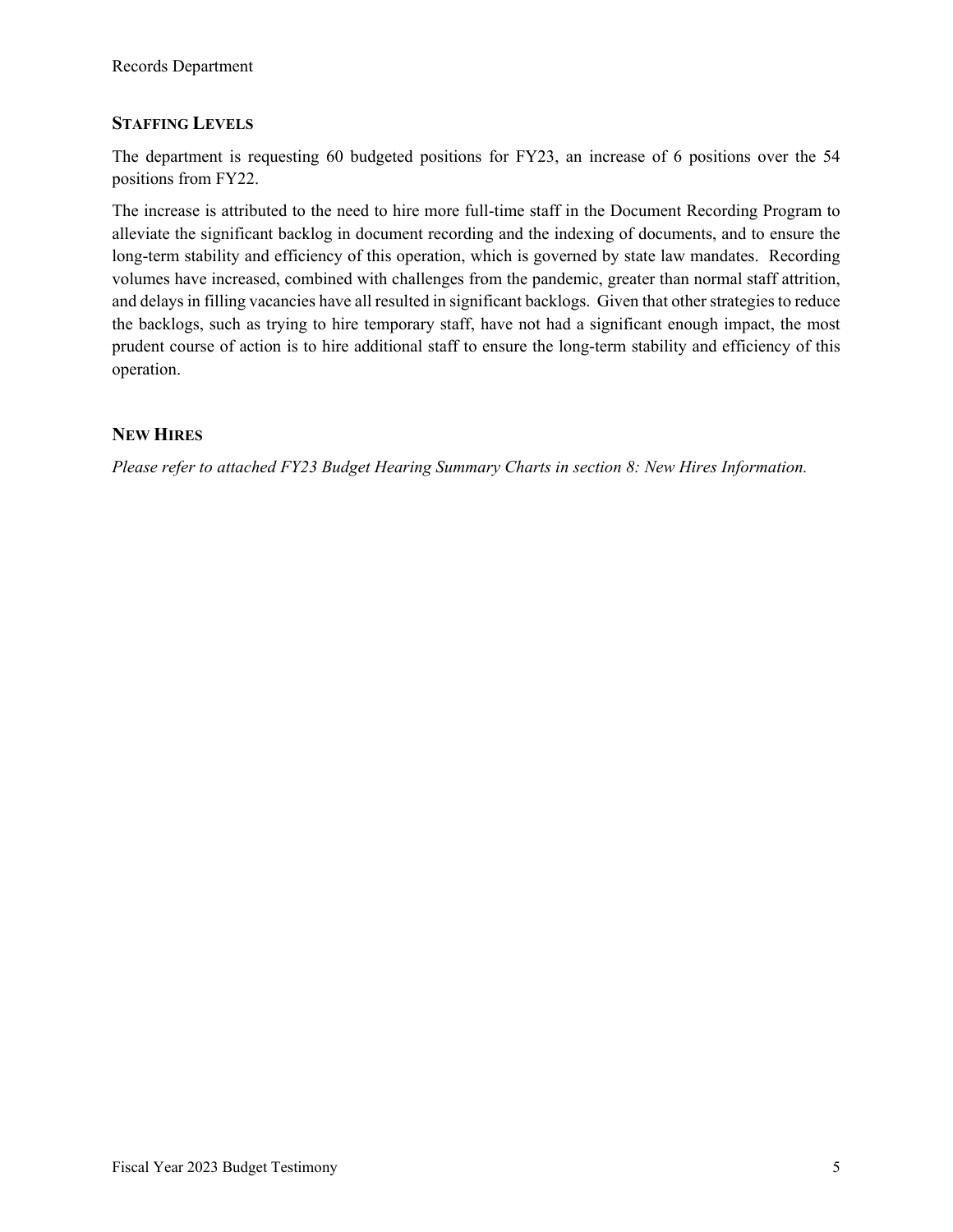## **PERFORMANCE, CHALLENGES, AND INITIATIVES**

## **DOCUMENT RECORDING**

| <b>Performance</b><br><b>Measure</b>                                                                 | <b>FY21 Year-End</b> | <b>FY22 Target</b> | <b>FY23 Target</b> |
|------------------------------------------------------------------------------------------------------|----------------------|--------------------|--------------------|
| Percentage of land<br>records electronically<br>filed (deeds,<br>mortgages, etc.)                    | 92.8%                | 90.0%              | 90.0%              |
| Documents to be<br>recorded will be<br>recorded within 45<br>days by fiscal year<br>end <sup>1</sup> | N/A                  | Yes                | Yes                |

<sup>1</sup>New measure for FY23 and therefore prior year data is not available.

## **Program FY23 Strategic Goals**

- In FY23, DOR will expand its free Deed Fraud Guard service to allow notaries to receive email notices when a document is recorded with their name listed as a notary. This service is critical to combating deed fraud, because notaries will learn in close to real time whether a fraudster has forged their signature and notary stamp on a fraudulent deed.
- Roll out DOR's first ever citywide public outreach media campaign to educate the public about deed fraud, with a particular focus on developing a culturally competent effort to reach those disproportionately victimized by this crime, including seniors and communities of color.
- Continue partnership with ROW to increase participation in ROW'S Probate Deferment Initiative to reduce the incidence of tangled title.

## **RECORDS MANAGEMENT**

| <b>Performance</b><br><b>Measure</b>                      | <b>FY21 Year-End</b> | <b>FY22 Target</b> | <b>FY23 Target</b> |
|-----------------------------------------------------------|----------------------|--------------------|--------------------|
| Number of boxes<br>containing expired<br>records recycled | 8.924                | 4.500              | 4.500              |

## **Program FY23 Strategic Goals**

- Reduce the Records Storage Center inventory by three percent, through a combination of recycling expired records and working with departments to digitize records.
- DOR will collaborate with departments to review retention schedules and make revisions to align with current mission and operations of departments.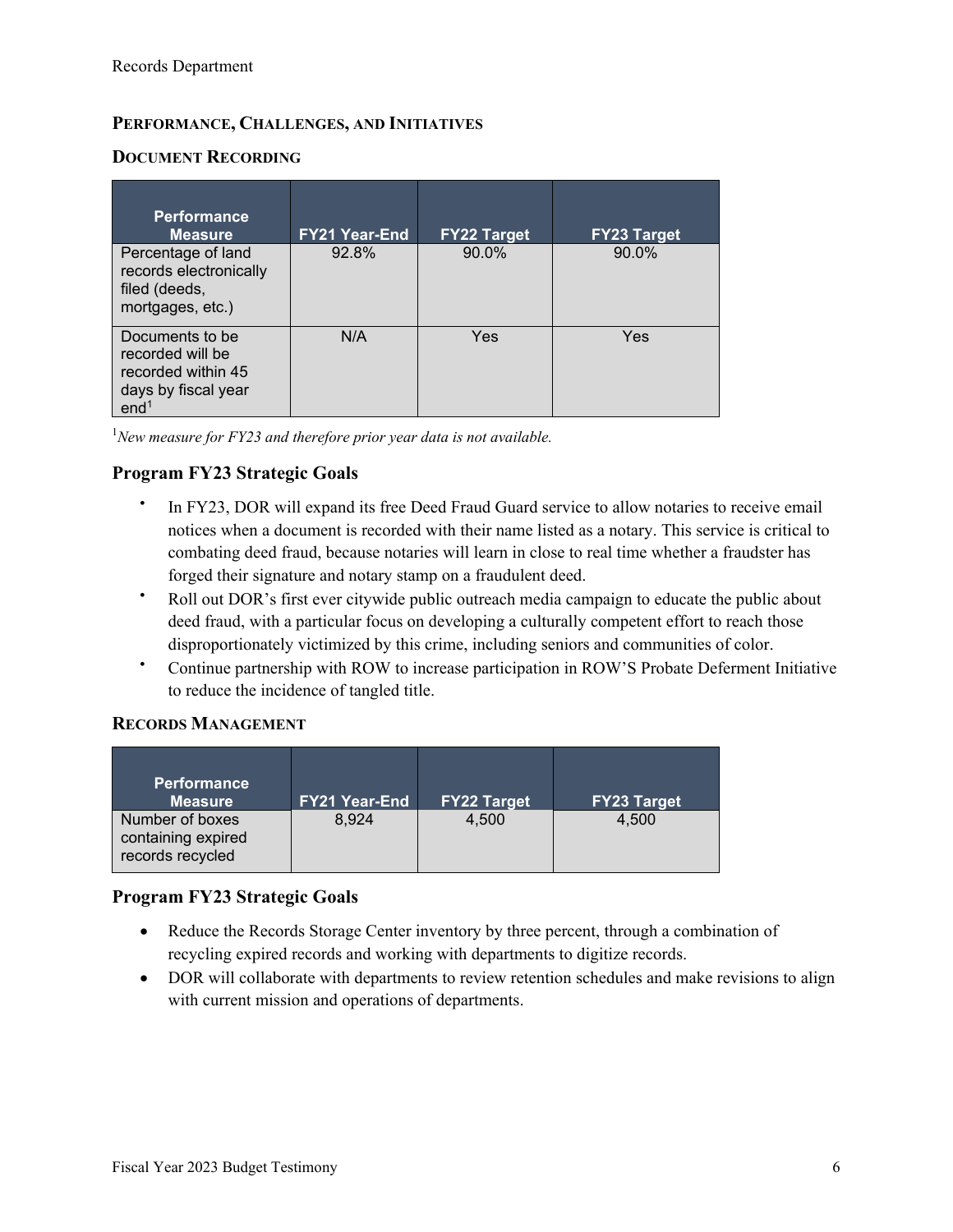## **IMAGING**

| <b>Performance</b><br><b>Measure</b>                              | <b>FY21 Year-End</b> | <b>FY22 Target</b> | <b>FY23 Target</b> |
|-------------------------------------------------------------------|----------------------|--------------------|--------------------|
| Percentage of print<br>jobs completed within<br>customer deadline | 99.8%                | 95.0%              | 95.0%              |

## **Program FY23 Strategic Goals**

- Monitor Central Duplication performance using new workflow management system and set appropriate performance measures.
- Identify departments that may be candidates to reduce the amount of paper copies ordered and convert to digital by using data from the new Central Duplication workflow management system.

## **PUBLIC ACCESS TO RECORDS**

| <b>Performance</b><br><b>Measure</b>                                  | <b>FY21 Year-End</b> | <b>FY22 Target</b> | <b>FY23 Target</b> |
|-----------------------------------------------------------------------|----------------------|--------------------|--------------------|
| Percentage of financial<br>disclosures<br>electronically filed        | 97.4%                | 96.0%              | 96.0%              |
| Percentage of public<br>land requests turned<br>around within one day | 100.0%               | 100.0%             | 100.0%             |

## **Program FY23 Strategic Goals**

- In FY23, DOR plans to issue and award a concession request for proposals for a vendor to digitize and maintain online records for the public approximately 11 million historical genealogical records from the City Archives. These include records such as marriage, birth and death records, among others, which have only ever been available in paper form at the City Archives.
- Subject to COVID-19 restrictions, DOR plans to restart public exhibits and events at the City Archives to engage and educate the public on issues of historical interest. The City Archives typically has 3-4 exhibits and 3-4 events per fiscal year.
- DOR will work with its partners Little Giant Creative and Mural Arts throughout FY23 to develop the Tribute to the Seventh Ward, described above. This project will occur over the course of the next two fiscal years.
- DOR will continue to digitize and make available more deeds from prior to 1974 on its online public portal PhilaDox (approximately 1-2 years worth of deeds).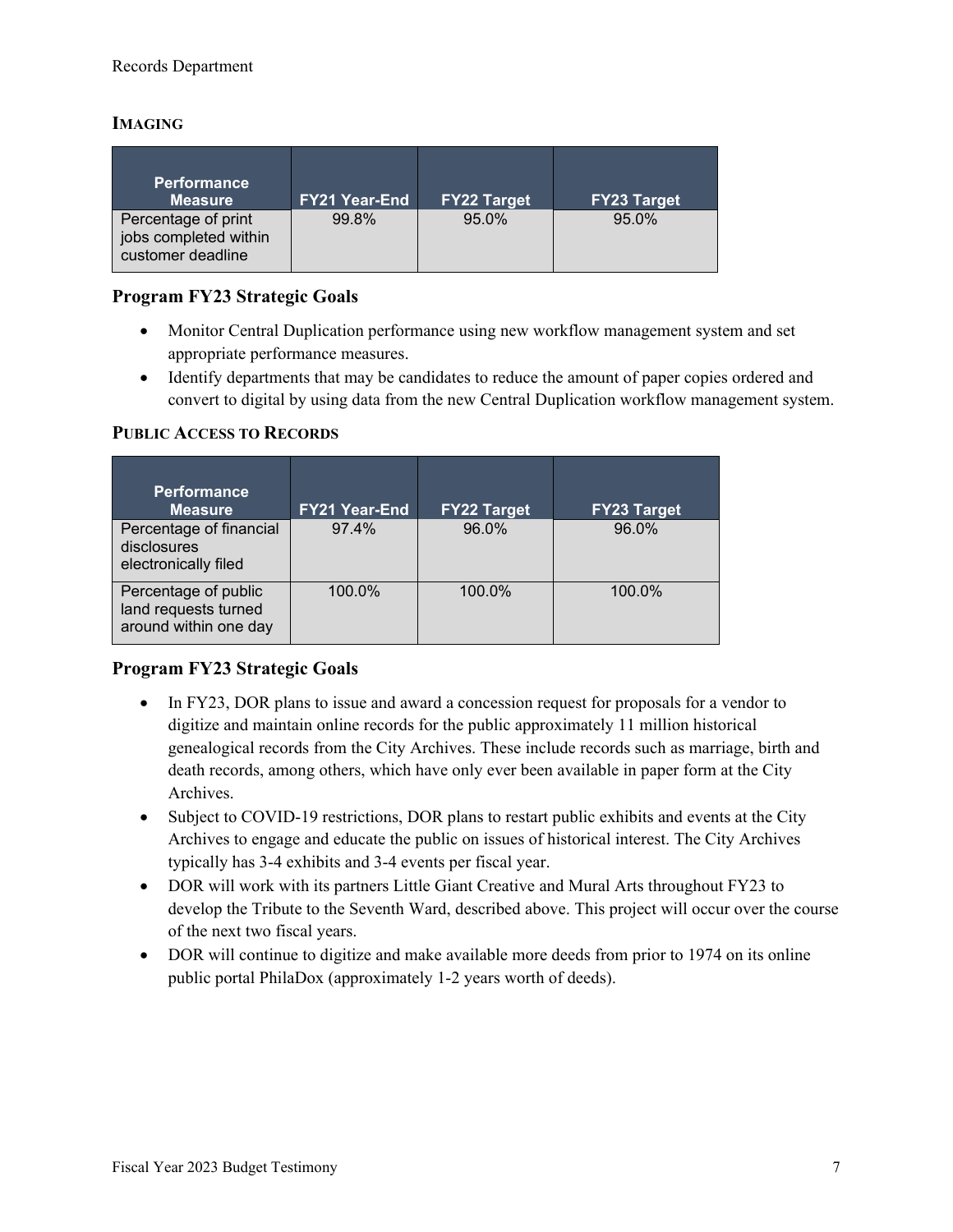## **DEPARTMENT ADMINISTRATION**

| <b>Performance</b><br><b>Measure</b>                                                | <b>FY21 Year-End</b> | <b>FY22 Target</b> | <b>FY23 Target</b> |
|-------------------------------------------------------------------------------------|----------------------|--------------------|--------------------|
| Percentage of<br>contracts conformed<br>within 60 days after<br>contract start date | 80.0%                | 80.0%              | 80.0%              |

# **Program FY23 Strategic Goals**

• In collaboration with the City Treasurer's Office, implement remote deposit safes in its central administrative office, which will speed the deposit of revenues and free up administrative resources.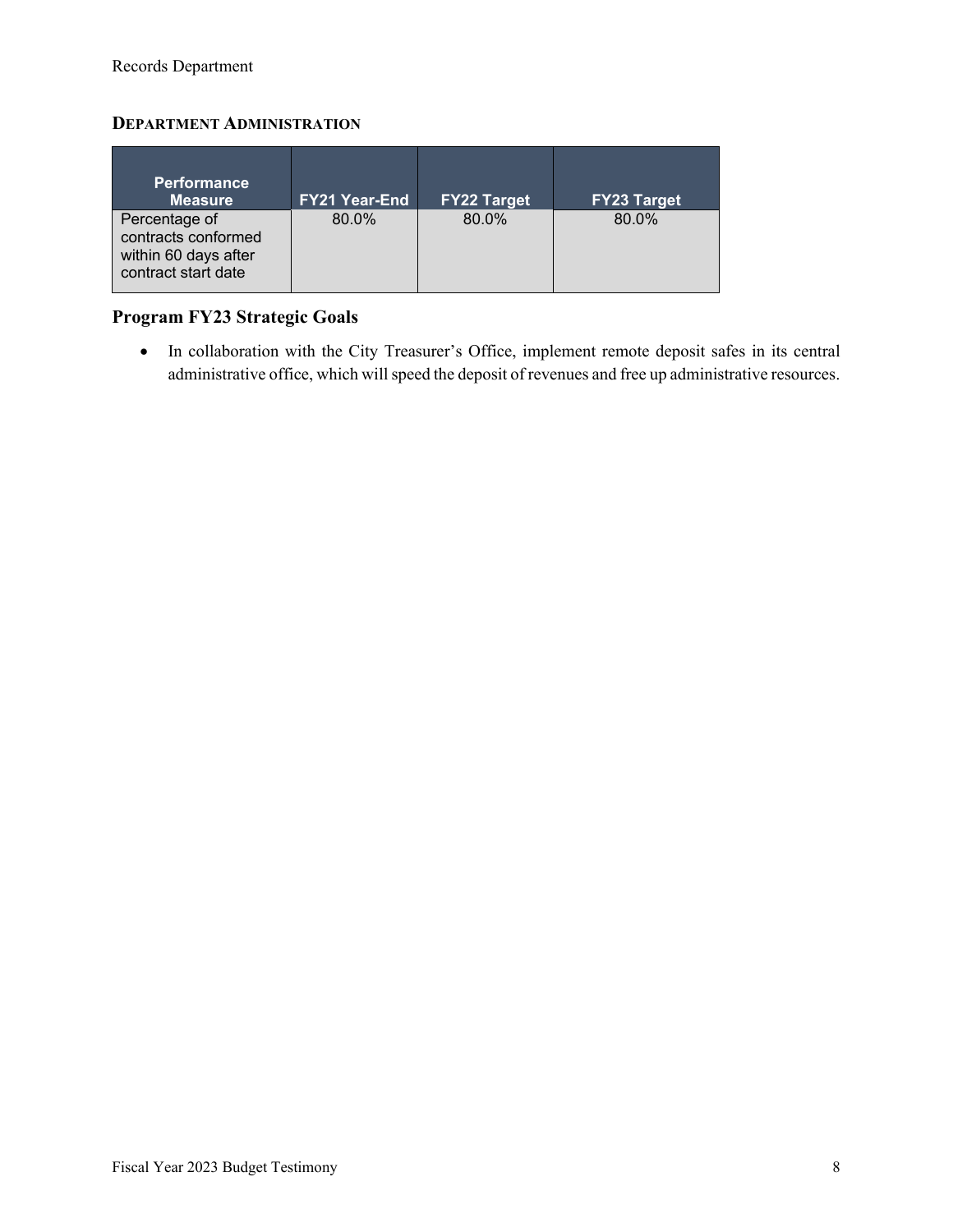# **OTHER BUDGETARY IMPACTS**

# **Federal and State (Where Applicable)**

N/A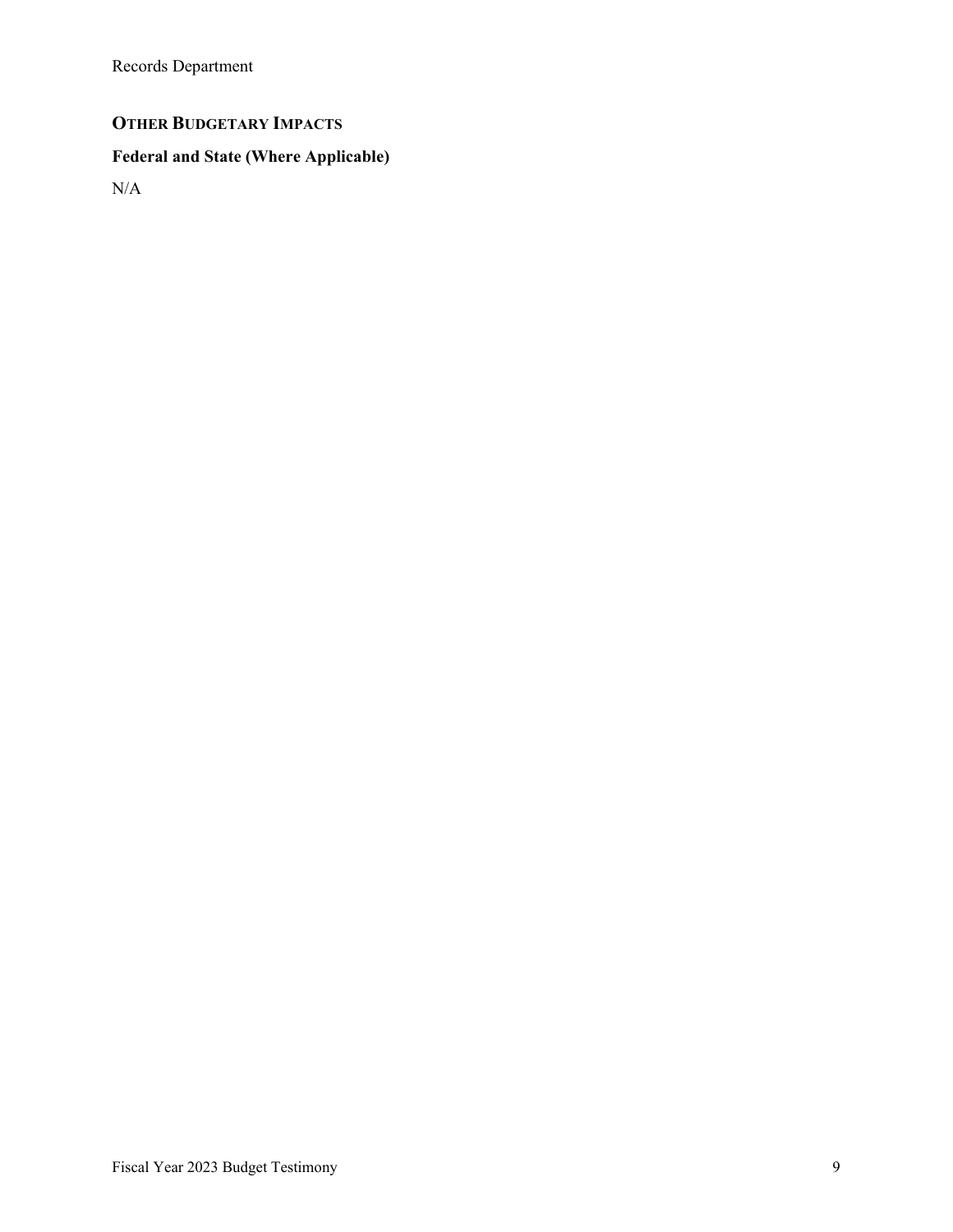## **CONTRACTING EXPERIENCE**

*Please refer to attached FY23 Budget Hearing Summary Charts in section 4: Contracts Summary.*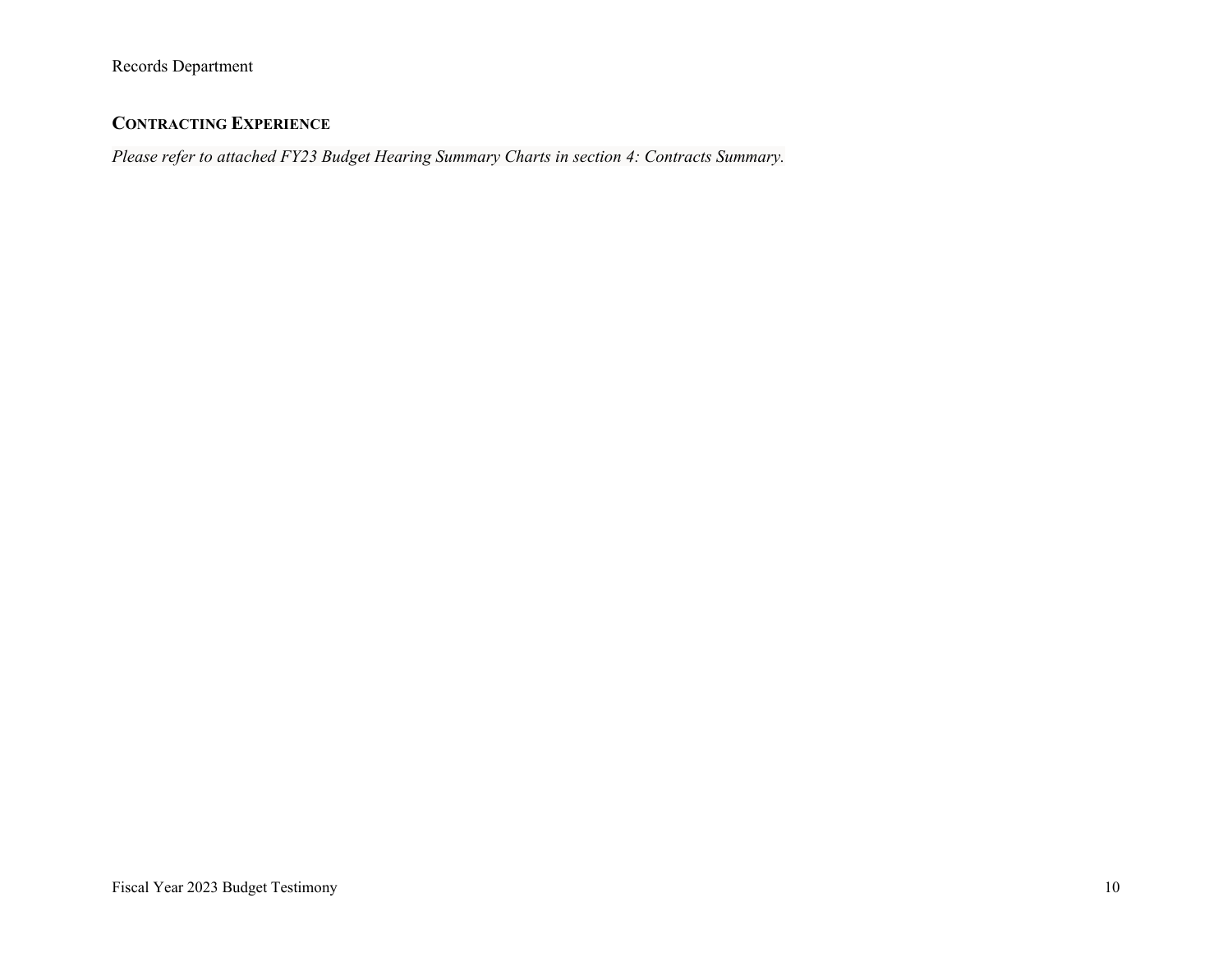# **EMPLOYEE DATA**

*Please refer to attached FY23 Budget Hearing Summary Charts in section 7: Staff Demographics.*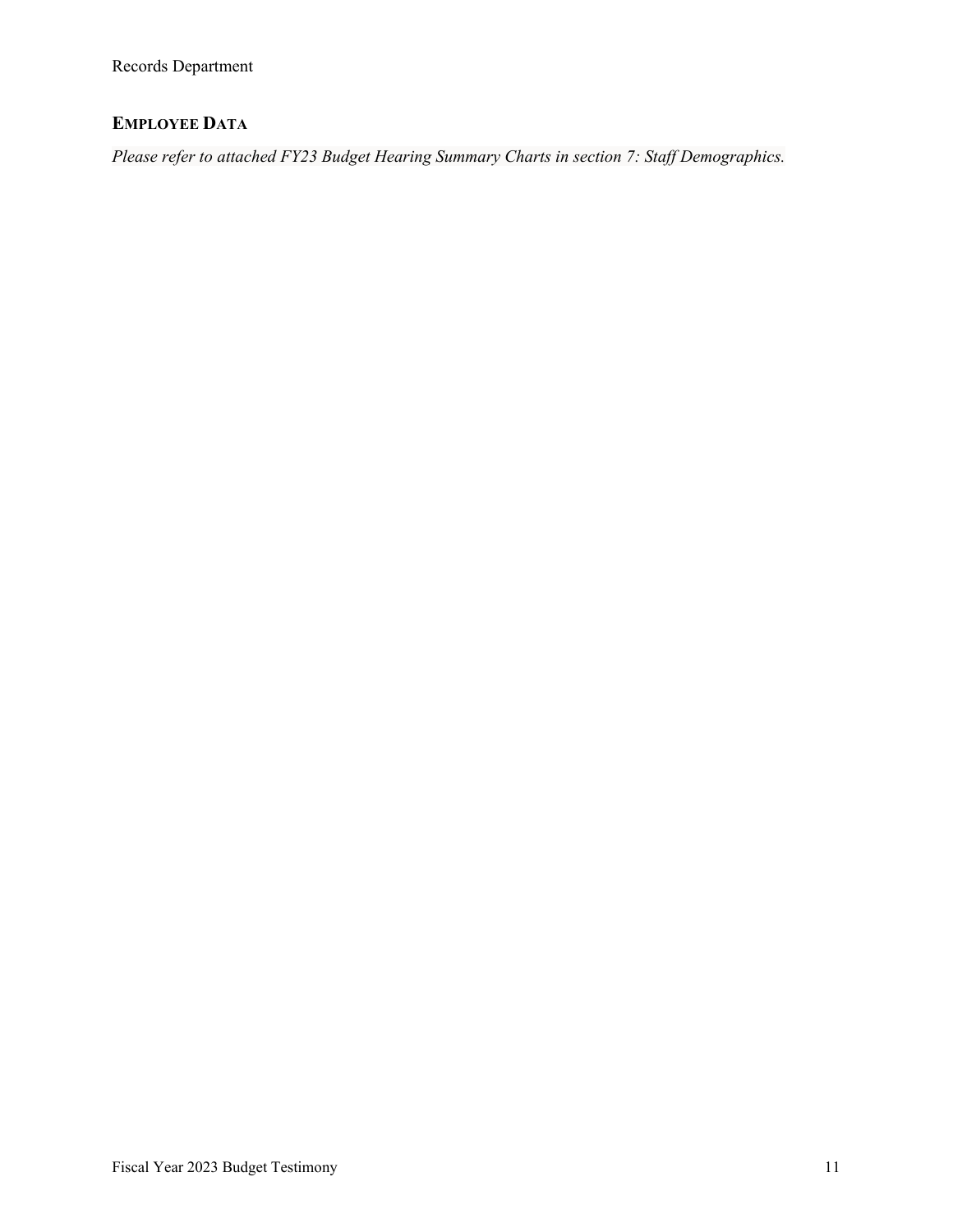### **LANGUAGE ACCESS**

**1. Provide the name of your language access coordinator, the date of your last department training, and a link to the posting of your language access plan.**

Records Operations Manager Lynda Yerkov is the language access coordinator. The date of the last department training was April 7, 2022. The link to the posting of Records' language access plan is: [https://www.phila.gov/documents/language-access-plans/.](https://www.phila.gov/documents/language-access-plans/)

**2. Breakdown new hires and existing staff by race and language. Breakdown how many front-line personnel are trained to provide language access services.**

Existing staff: 29 African American, 16 White, 2 Hispanic, 3 Asian, 1 Other. Two staff are bi-lingual: English and Spanish. New hires: 3 African American.

35 staff have been trained to provide language access services.

**3. How many requests for language access services did your department receive in the past year? How many language access services were delivered by staff? Breakdown language access services provided, by language, including but not limited to the language line, translation of public notices and documents, website language services, and advertisement/publication services.**

203 language access services were delivered by staff, of which 200 were Spanish language in person services and 3 were Spanish language services utilizing language line telephone services.

### **4. Explain what your department has done to improve language access services over the past year.**

As a general matter, Records continues to provide a Spanish language option for its departmental services phone tree.

Regarding Records' efforts to combat tangled title, Records continues to provide Spanish language translations of resources for those experiencing tangled title. Records has been developing with the Register of Wills Office a water bill insert to educate the public about tangled title, which will be mailed in 2022 and will include a Spanish language translation. Records has also been developing with the Register of Wills a tangled title information sheet that a new Council ordinance requires be provided to funeral directors who must provide it to their clientele. This information sheet will be translated into the most common languages spoken in the city and posted on Records' website.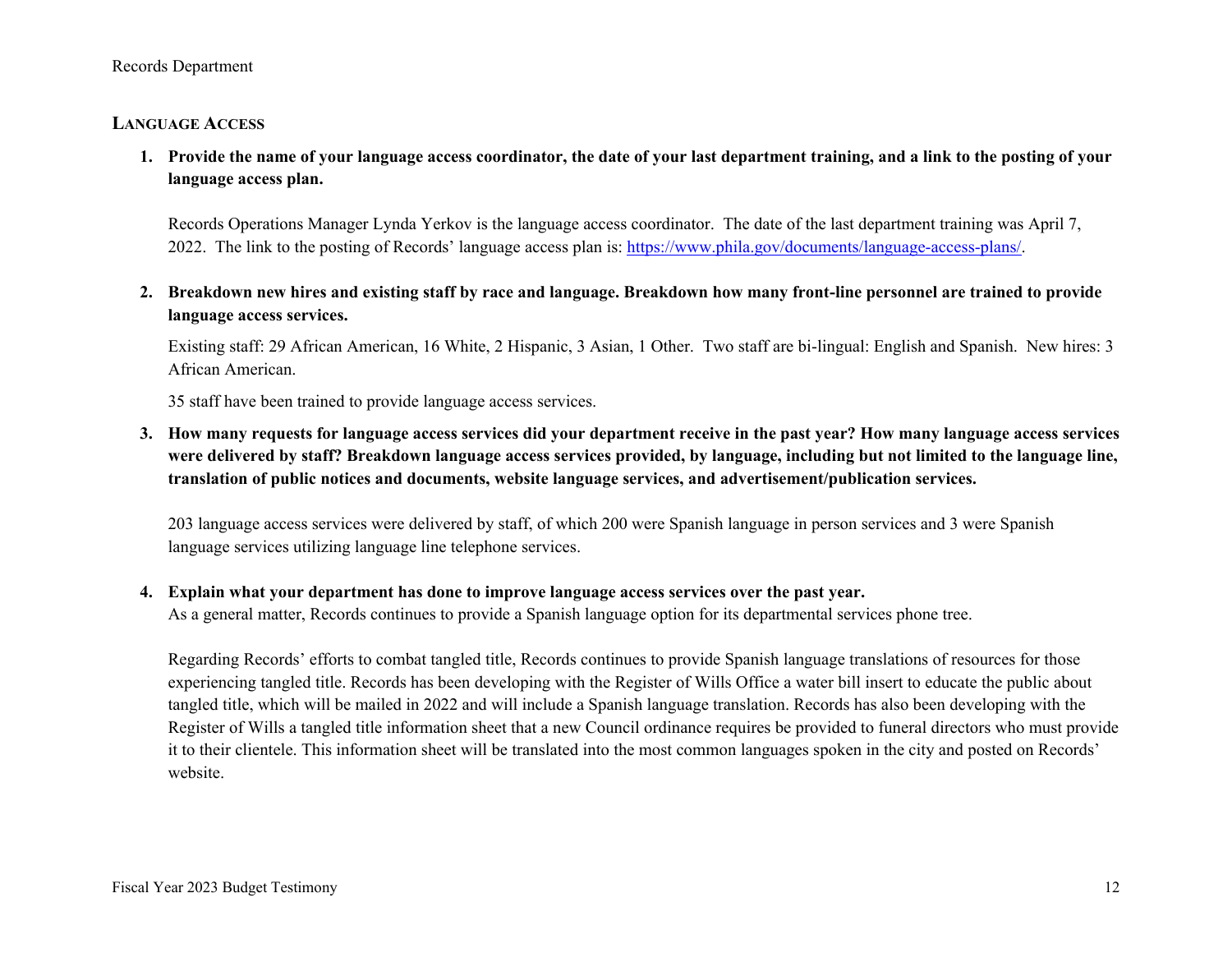With respect to deed fraud materials, the Department continues to provide FAQs and its Fraud Guard service tip-sheet in Spanish, Chinese (Simplified), Vietnamese, Khmer, Arabic and French, and has posted them online. Records has also been developing the first ever citywide deed fraud education and community engagement campaign which will include translated materials and will be implemented in 2022.

Records' online portal for obtaining traffic accident reports, which went live in FY21, is translatable into Spanish, Chinese (Simplified), Vietnamese, Khmer, Russian, and French. Records is developing a new online portal for the public to obtain police incident, fire incident, and emergency medical services reports, which will be translatable in a similar manner.

### **CLIMATE CHANGE**

- **1. How has climate change affected your department's provision of services?** Climate change has not affected the Records Department's provision of services.
- **2. How might worsening climate change increase costs and demands for your department?** Records does not believe climate change will increase its costs and demands.

### **3. How does your department intend to mitigate and adapt to climate change?**

- **a.** The Records Storage Center will continue its longstanding practice of sending all expired City records authorized for destruction to the City's recycling vendor for shredding and pulping.
- **b.** Records will continue its efforts to assist departments in converting to electronic records to reduce paper waste.
- **c.** In developing the new 65,000 square foot location for the Records Storage Center and City Archives at 548 Spring Garden Street, Records and Public Property followed the recommendations of the Office of Sustainability to install LED lighting with timers throughout the facility and a web-based state of the art building system management system through which the landlord manages energy use. The energy costs have gone down at the new facility versus the old facility at 3101 Market Street. Finally, the landlord has installed a large solar panel farm on the roof of the new facility, and the City (through a collaboration among Records, Public Property, Office of Sustainability and the Philadelphia Energy Authority) has agreed to purchase solar power from the landlord.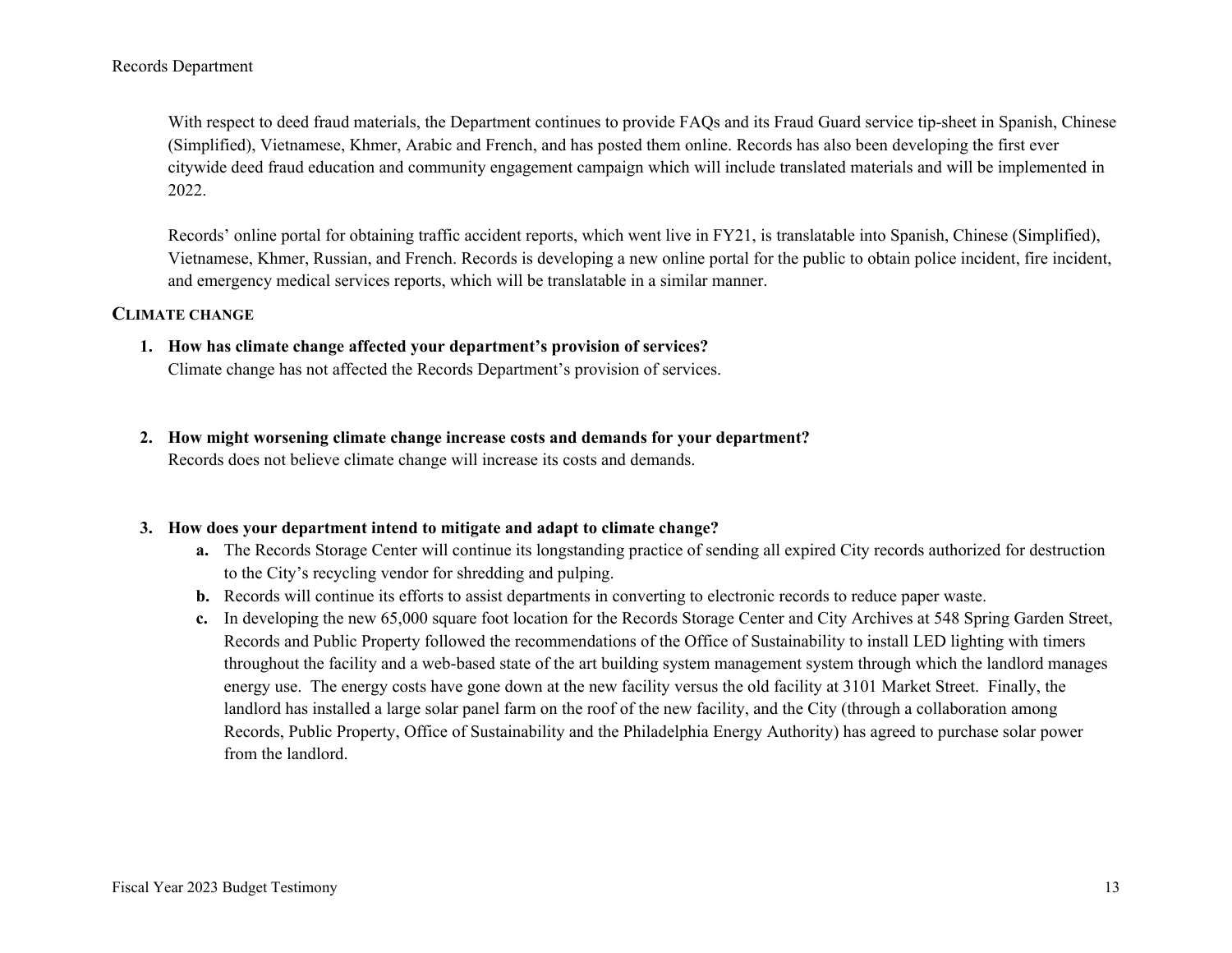#### **1. Staff Demographics Summary**

| <b>Staff Demographics Summary (as of December 2021)</b> |                |           |           |           |  |  |  |
|---------------------------------------------------------|----------------|-----------|-----------|-----------|--|--|--|
|                                                         | Total          | Minority  | White     | Female    |  |  |  |
| Number of Full-Time Staff                               | 51             | 35        | 16        | 24        |  |  |  |
| Number of Exempt Staff                                  | 3              | 2         |           |           |  |  |  |
| Number of Executive Staff (deputy<br>level and above)   | $\overline{2}$ |           |           |           |  |  |  |
| Average Salary, Full-Time Staff                         | \$56,702       | \$53,066  | \$64,656  | \$53,877  |  |  |  |
| Average Salary, Exempt Staff                            | \$101,667      | \$80,000  | \$145,000 | \$80,000  |  |  |  |
| Average Salary, Executive Staff                         | \$132,500      | \$120,000 | \$145,000 | \$120,000 |  |  |  |
| Median Salary, Full-Time Staff                          | \$49,446       | \$48,087  | \$52,856  | \$47,639  |  |  |  |
| Median Salary, Exempt Staff                             | \$120,000      | \$80,000  | \$145,000 | \$80,000  |  |  |  |
| Median Salary, Executive Staff                          | \$132,500      | \$120,000 | \$145,000 | \$120,000 |  |  |  |

### **2. Employment Levels**

| <b>Employment Levels (as of December 2021)</b>            |                |          |  |  |  |  |
|-----------------------------------------------------------|----------------|----------|--|--|--|--|
|                                                           | Budgeted       | Filled   |  |  |  |  |
| Number of Full-Time Positions                             | 53             | 51       |  |  |  |  |
| Number of Part-Time Positions                             |                |          |  |  |  |  |
| Number of Exempt Positions                                |                |          |  |  |  |  |
| Number of Executive Positions<br>(deputy level and above) | $\mathfrak{D}$ | 2        |  |  |  |  |
| Average Salary of All Full-Time<br>Positions              | \$56,118       | \$56,702 |  |  |  |  |
| Median Salary of All Full-Time<br>Positions               | \$49,702       | \$49,446 |  |  |  |  |

### **3. Financial Summary by Class**

Some departments may also want to provide financial summary tables for other funds, such as the Grants Fund.

Departments should delete any budget lines that have \$0 in every year (i.e. if a department has no Class 500 appropriations, actuals, or proposed appropriations, the Class 500 row should be deleted).

| <b>General Fund Financial Summary by Class</b>     |                                 |                            |                                 |                               |                                 |                                  |  |
|----------------------------------------------------|---------------------------------|----------------------------|---------------------------------|-------------------------------|---------------------------------|----------------------------------|--|
|                                                    | FY21 Original<br>Appropriations | FY21 Actual<br>Obligations | FY22 Original<br>Appropriations | FY22 Estimated<br>Obligations | FY23 Proposed<br>Appropriations | Difference: FY23-<br><b>FY22</b> |  |
| Class 100 - Employee<br>Compensation               | \$3,117,312                     | \$2,823,021                | \$3,009,970                     | \$3,259,750                   | \$3,364,422                     | \$104,672                        |  |
| Class 200 - Purchase of Services                   | \$743.265                       | \$705,437                  | \$758,985                       | \$758,985                     | \$758,985                       | \$0                              |  |
| Class 300/400 - Materials, Supplies<br>& Equipment | \$143,758                       | \$143,372                  | \$143,758                       | \$143,758                     | \$143,758                       | \$0                              |  |
|                                                    | \$4,004,335                     | \$3,671,830                | \$3,912,713                     | \$4,162,493                   | \$4,267,165                     | \$104,672                        |  |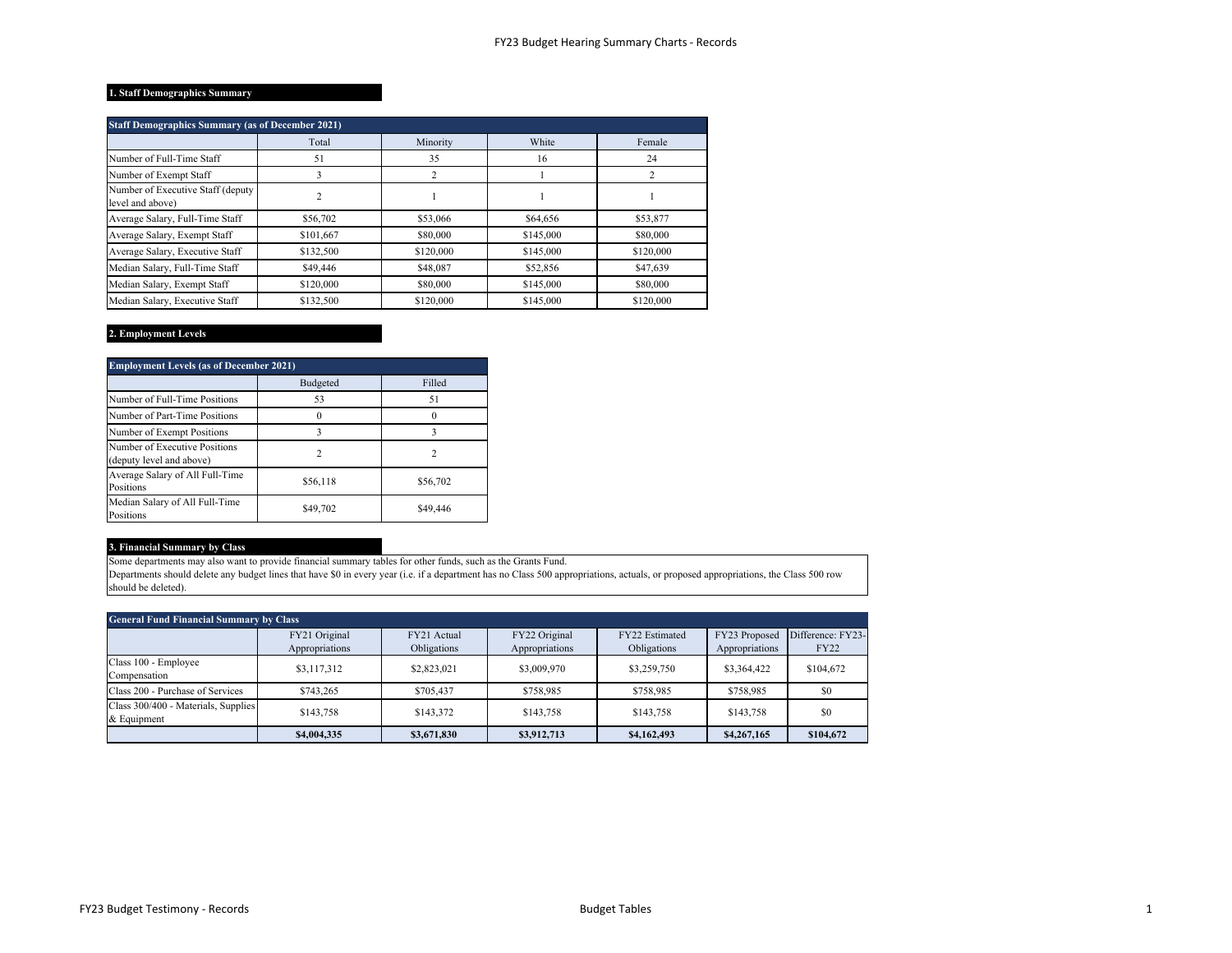#### **4. Contracts Summary**

This table focuses on large professional services contracts with for-profit vendors.

"Large" is defined as meaning that an RFP was required.

Departments should focus on contracts that have been conformed to date.

*Any departments that have large contracts with non-profit providers are encouraged to provide board makeup information in the optional "Non-Profit Vendor Demographics" table below.*

| M/W/DSBE Participation on Large Professional Services Contracts |                             |                              |                       |                            |                                            |                                            |                         |                                                                                          |                   |                                                                                                |                                                                          |
|-----------------------------------------------------------------|-----------------------------|------------------------------|-----------------------|----------------------------|--------------------------------------------|--------------------------------------------|-------------------------|------------------------------------------------------------------------------------------|-------------------|------------------------------------------------------------------------------------------------|--------------------------------------------------------------------------|
| Top Five Largest Contracts, FY22                                |                             |                              |                       |                            |                                            |                                            |                         |                                                                                          |                   |                                                                                                |                                                                          |
| Vendor Name                                                     | <b>Service Provided</b>     | Dollar Amount of<br>Contract | <b>RFP</b> Issue Date | <b>Contract Start Date</b> | Ranges in RFP                              | % of M/W/DSBE<br>Participation<br>Achieved | \$ Value of             | Total %<br>M/W/DSBE Participation Participation<br>Participation - All DSBEs - All DSBEs | Total \$<br>Value | Local<br><b>Business</b><br>(principal<br>place of<br>business<br>City limits)<br>[yes $/$ no] | Waiver for<br>Living<br>Wage<br>ocated within Compliance<br>[yes $/$ no] |
| Tyler Technologies                                              | Document Recording System   | \$707,834                    | 2/21/2020             | 7/1/2020                   | MBE: 20-25<br><b>WBE: 20-25</b><br>DSBE: 0 | 42%<br>0%<br>0%                            | \$300,000<br>\$0<br>\$0 | 42%                                                                                      | \$300,000         | no                                                                                             | no                                                                       |
| Rosales LLC                                                     | Deed Fraud Marketing        | \$100,000                    | 7/27/2021             | 12/1/2021                  | MBE:0<br><b>WBE: 0</b><br>DSBE: 0          | 100%<br>$0\%$<br>0%                        | \$100,000<br>\$0<br>\$0 | 100%                                                                                     | \$100,000         | yes                                                                                            | no                                                                       |
| Data-Core Systems, Inc.                                         | Incident Reports Web-Portal | \$35,417                     | 11/12/2021            | 2/1/2022                   | MBE:0<br><b>WBE: 0</b><br>DSBE: 0          | 0%<br>0%<br>0%                             | \$0<br>\$0<br>\$0       | $0\%$                                                                                    | \$0               | yes                                                                                            | no                                                                       |
| LRW Solutions Group, Inc.                                       | Records Inventory           | \$75,000                     | 5/21/2020             | 7/1/2020                   | MBE:0<br><b>WBE: 0</b><br>DSBE: 0          | 100%<br>$0\%$<br>0%                        | \$75,000<br>\$0<br>\$0  | 100%                                                                                     | \$75,000          | no                                                                                             | no                                                                       |
| Azavea Incorporated                                             | PhillyHistory Support       | \$36,000                     | 6/21/2019             | 7/26/2019                  | MBE: 5-10<br><b>WBE: 5-10</b><br>DSBE: 0   | 0%<br>0%<br>$0\%$                          | \$0<br>\$0<br>\$0       | $0\%$                                                                                    | \$0               | yes                                                                                            | no                                                                       |

#### **Non-Profit Vendor Demographics: N/A**

| <b>5. Performance Measures Table</b> |  |
|--------------------------------------|--|
|                                      |  |

Please refer to the narrative of the FY23 Budget testimony.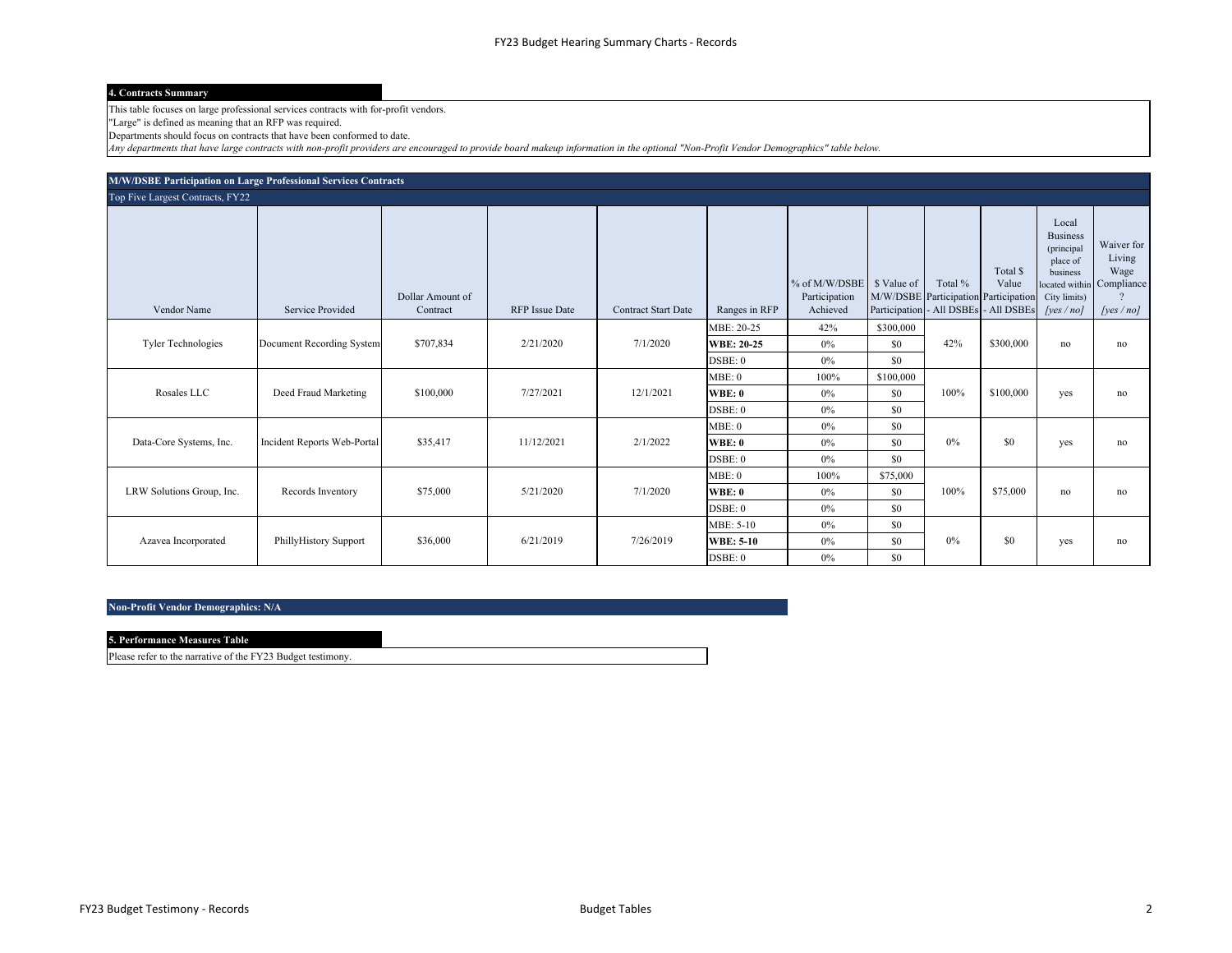#### **6. Participation Rate and Goal**

The Contracts Summary table is for **professional services contracts only**.

The Contract Participation Goal table is for **all** contracts (Public Works, SS&E, and Professional Services, combined).

| <b>Contracts Summary (Professional Services only)</b> |             |             |             |             |             |                       |  |
|-------------------------------------------------------|-------------|-------------|-------------|-------------|-------------|-----------------------|--|
|                                                       | <b>FY19</b> | <b>FY20</b> | <b>FY21</b> | <b>FY22</b> | <b>FY23</b> | FY22 YTD<br>(Q1 & Q2) |  |
| Total amount of contracts                             | \$1,477,954 | \$1,066,788 | \$932,919   | \$1,215,000 | \$1,215,000 | \$950,677             |  |
| Total amount to M/W/DSBE                              | \$144,500   | \$358,739   | \$315,000   | \$475,000   | \$475,000   | \$475,000             |  |
| Participation Rate                                    | 10%         | 34%         | 34%         | 39%         | 39%         | 50%                   |  |

| Total M/W/DSBE Contract Participation Goal (Public Works; Services, Supplies & Equipment; and<br><b>Professional Services combined)</b> |      |      |      |  |  |
|-----------------------------------------------------------------------------------------------------------------------------------------|------|------|------|--|--|
|                                                                                                                                         | FY21 | FY22 | FY23 |  |  |
| M/W/DSBE Contract Participation<br>Goal                                                                                                 | 22%  | 22%  | 40%  |  |  |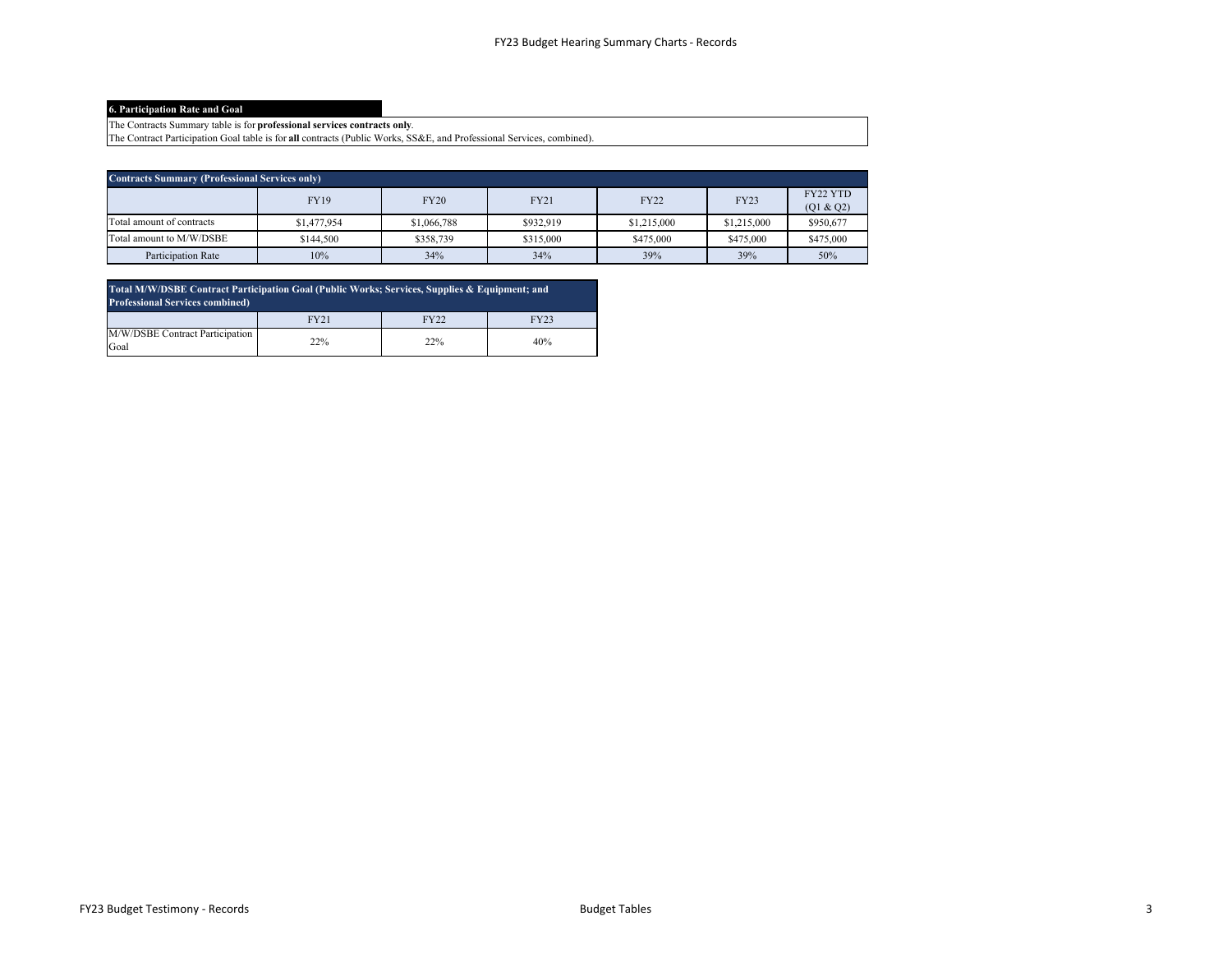#### **7. Staff Demographics**

Totals in this table should tie out to numbers in tables 1 and 2 above.

Biracial employees should be included under "Other."

The number of employees who identify as non-binary (i.e. employees who do not identify as either female or male) should be included in the text box below the table, along with salary detail.

| <b>Staff Demographics (as of December 2021)</b> |                        |                        |                |                  |                                   |  |
|-------------------------------------------------|------------------------|------------------------|----------------|------------------|-----------------------------------|--|
|                                                 | <b>Full-Time Staff</b> | <b>Executive Staff</b> |                |                  |                                   |  |
| Female<br>Male                                  |                        |                        | Female<br>Male |                  |                                   |  |
|                                                 | African-American       | African-American       |                |                  | African-American African-American |  |
| Total                                           | 11                     | 18                     | Total          | $\mathbf{0}$     | $\mathbf{1}$                      |  |
| % of Total                                      | 22%                    | 35%                    | % of Total     | 0%               | 50%                               |  |
| Average Salary                                  | \$52,439               | \$50,755               | Average Salary | \$0              | \$120,000                         |  |
| Median Salary                                   | \$44,612               | \$47,639               | Median Salary  | \$0              | \$120,000                         |  |
|                                                 | White                  | White                  |                | White            | White                             |  |
| Total                                           | 14                     | 2                      | Total          | $\mathbf{1}$     | $\boldsymbol{0}$                  |  |
| % of Total                                      | 27%                    | 4%                     | % of Total     | 50%              | 0%                                |  |
| Average Salary                                  | \$63,229               | \$74,646               | Average Salary | \$145,000        | \$0                               |  |
| Median Salary                                   | \$52,856               | \$74,646               | Median Salary  | \$145,000        | \$0                               |  |
|                                                 | Hispanic               | Hispanic               |                | Hispanic         | Hispanic                          |  |
| Total                                           | $\boldsymbol{0}$       | 2                      | Total          | $\boldsymbol{0}$ | $\boldsymbol{0}$                  |  |
| % of Total                                      | 0%                     | 4%                     | % of Total     | 0%               | 0%                                |  |
| Average Salary                                  | \$0                    | \$37,994               | Average Salary | \$0              | \$0                               |  |
| Median Salary                                   | \$0                    | \$3,944                | Median Salary  | \$0              | \$0                               |  |
|                                                 | Asian                  | Asian                  |                | Asian            | Asian                             |  |
| Total                                           | $\overline{2}$         | $\mathbf{1}$           | Total          | $\boldsymbol{0}$ | $\boldsymbol{0}$                  |  |
| % of Total                                      | 4%                     | $2\%$                  | % of Total     | 0%               | $0\%$                             |  |
| Average Salary                                  | \$68,367               | \$91,466               | Average Salary | \$0              | \$0                               |  |
| Median Salary                                   | \$68,367               | \$91,466               | Median Salary  | \$0              | \$0                               |  |
|                                                 | Other                  | Other                  |                | Other            | Other                             |  |
| Total                                           | $\boldsymbol{0}$       | $\mathbf{1}$           | Total          | $\boldsymbol{0}$ | $\boldsymbol{0}$                  |  |
| % of Total                                      | 0%                     | 2%                     | % of Total     | $0\%$            | 0%                                |  |
| Average Salary                                  | \$0                    | \$62,713               | Average Salary | \$0              | \$0                               |  |
| Median Salary                                   | \$0                    | \$62,713               | Median Salary  | \$0              | \$0                               |  |
|                                                 | Bilingual              | Bilingual              |                | Bilingual        | Bilingual                         |  |
| Total                                           | $\boldsymbol{0}$       | $\overline{c}$         | Total          | $\mathbf{0}$     | $\boldsymbol{0}$                  |  |
| % of Total                                      | 0%                     | 4%                     | % of Total     | 0%               | 0%                                |  |
| Average Salary                                  | \$0                    | \$37,994               | Average Salary | \$0              | \$0                               |  |
| Median Salary                                   | \$0                    | \$37,994               | Median Salary  | \$0              | \$0                               |  |
|                                                 | Male                   | Female                 |                | Male             | Female                            |  |
| Total                                           | 27                     | 24                     | Total          | $\mathbf{1}$     | $\mathbf{1}$                      |  |
| % of Total                                      | 53%                    | 47%                    | % of Total     | 50%              | 50%                               |  |
| Average Salary                                  | \$59,214               | \$53,877               | Average Salary | \$145,000        | \$120,000                         |  |
| Median Salary                                   | \$51,255               | \$47,639               | Median Salary  | \$145,000        | \$120,000                         |  |
|                                                 |                        |                        |                |                  |                                   |  |

**Detail for non-binary employees, if applicable**: N/A